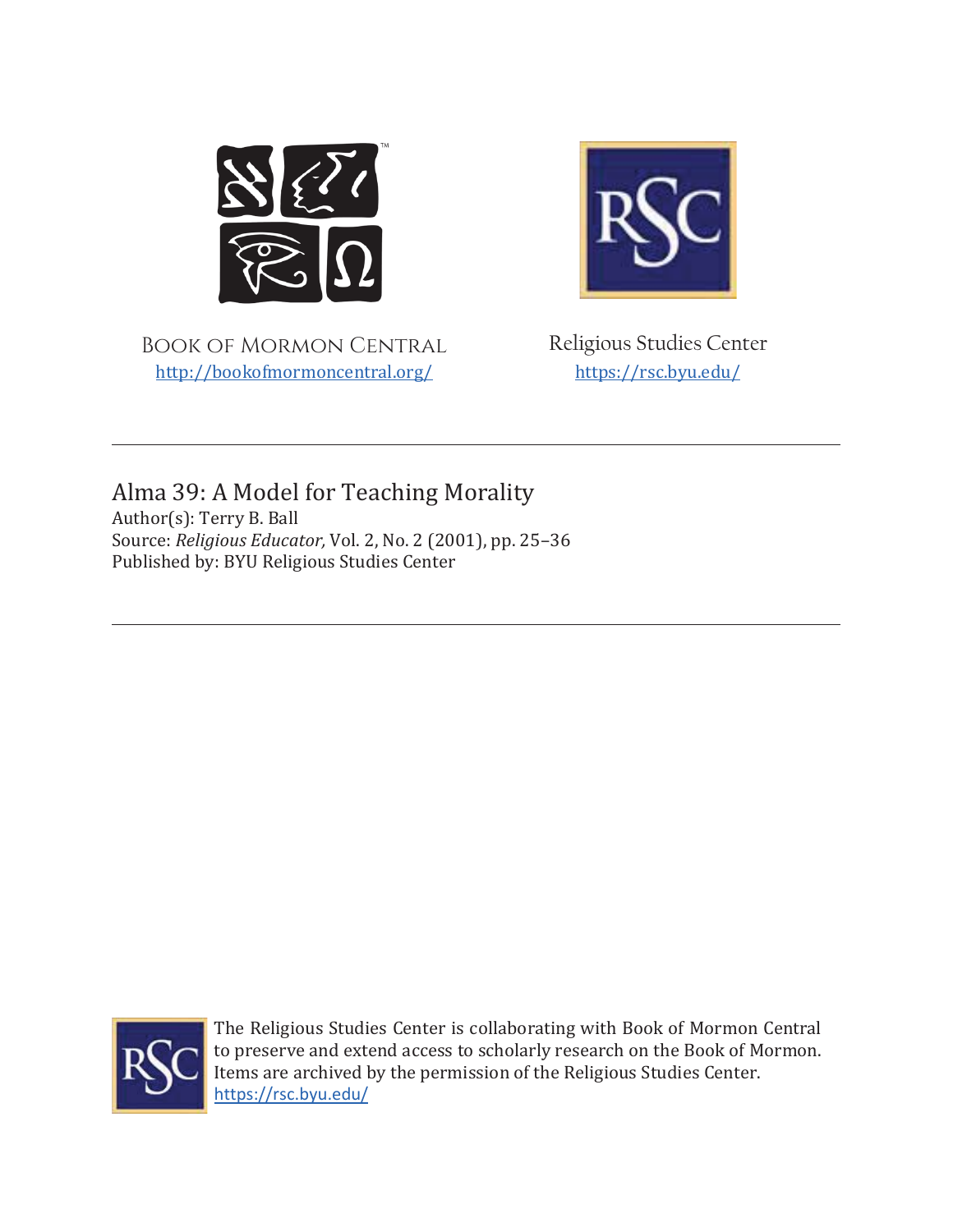# **Alma 39: A Model for Teaching Morality**

**Terry B. Ball**

**Terry B. Ball is Associate Professor of Ancient Scripture and Associate Chair of Ancient Scripture at BYU.**

 **As a seminary teacher, I had the opportunity one year to teach a class that consisted mostly of non–Latter-day Saint teenagers. Early in the course of study, the occasion to teach the law of chastity arose. While preparing for the class, I realized I was not sure how these students currently felt about the law of chastity. I decided I could teach them best if I first assessed their feelings and values concerning the subject.**

 **To do so, I began the class by drawing a value continuum on the chalkboard. I drew a long horizontal line across the board and on one end wrote the number "1." On the other end, I wrote the number "100." In the middle of the line, I wrote "50." Over the number "1," I wrote what I thought was a small sin, "Stealing Gum" from the store. On the other end of the continuum over the "100," I wrote what I hoped they would recognize as a serious sin, "Murder," as shown** 

| <b>Stealing Gum</b> |    | <b>Murdei</b> |
|---------------------|----|---------------|
|                     | 50 | 100           |

# **Value Continuum**

**in the figure below.**

 **Then, I asked the class, "Where on this scale of one to one hundred would you put the sin of having premarital sexual relations, assuming that stealing gum was a one and murder was a**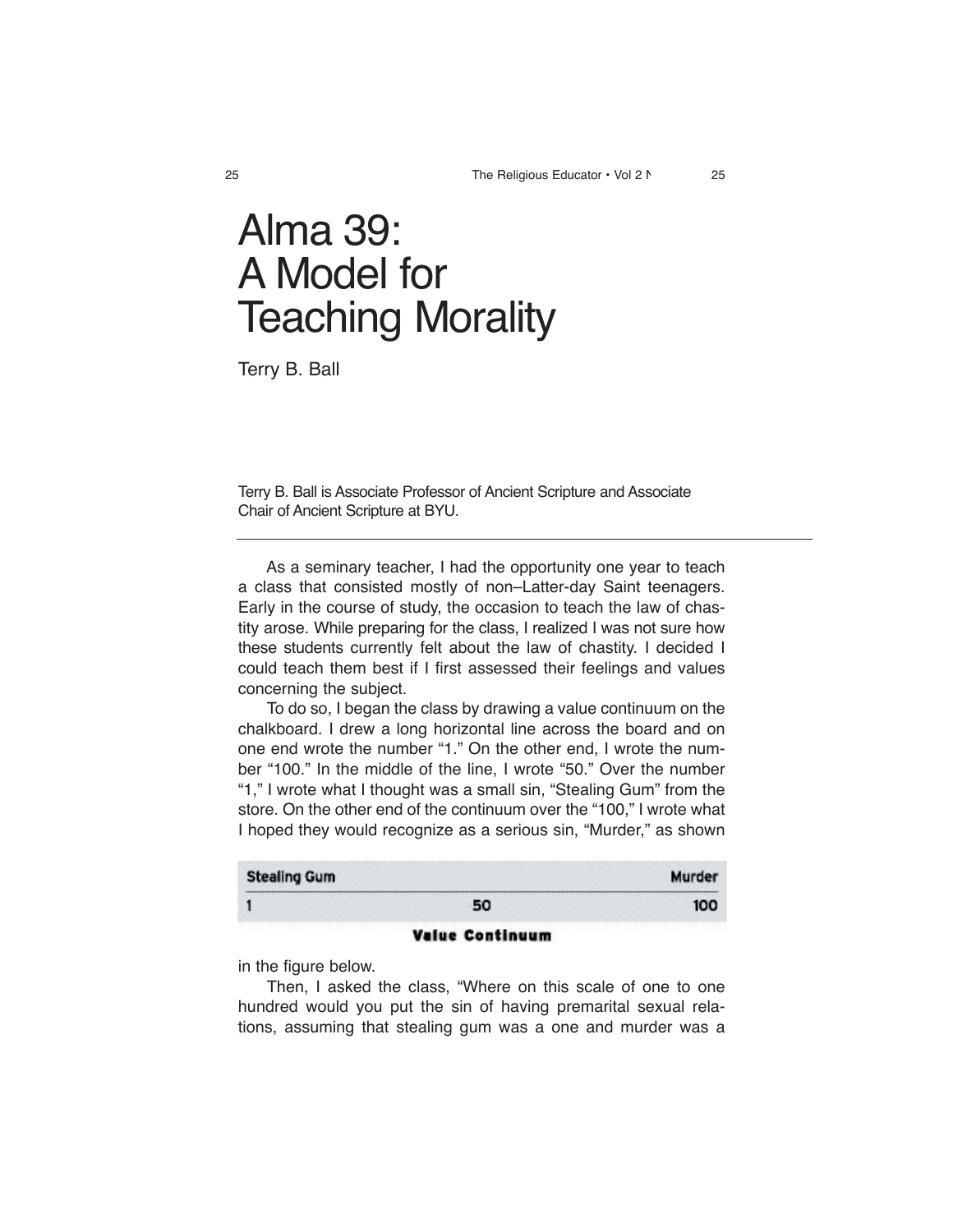**one hundred?" Although they were not Latter-day Saints, these were generally good young men and women, and I guessed that most would rate the sin of immorality in the upper half of the continuum, somewhere between fifty and seventy-five.**

 **I never anticipated their actual response. Only a few ranked the sin in the upper half of the continuum; many placed it in the lower half; and a significant number felt that having premarital sexual relations was not a sin at all and therefore it did not belong on the continuum. In fact, in their minds, such relations were viewed as healthy and desirable. To this day, I wonder how well they understood and accepted what I taught them about the importance of chastity in God's eyes.**

 **Certainly teaching morality in a very immoral world is one of the greatest challenges facing Latter-day Saint educators today. As President Ezra Taft Benson declared, "The plaguing sin of this generation is sexual immorality. This, the Prophet Joseph Smith said, would be the source of more temptations, more buffetings, and more difficulties for the elders of Israel than any other."1 President Gordon B. Hinckley explained why the challenge is so great: "It seems as if the whole world has become obsessed with sex. In a very beguiling and alluring way, it is thrown at you constantly. You are exposed to it on television, in magazines and books and videos, even in music."2**

 **Unfortunately, simply being a member of the Church does not protect us from the dilemma. As President Benson further explained, "Sexual immorality is a viper that is striking not only in the world, but in the Church today. Not to admit it is to be dangerously complacent or is like putting one's head in the sand."3**

 **Teachers and parents face a constant and sometimes frustrating struggle to teach morality convincingly to children. Though we may teach our children the correct principles about how and when to use the power to create life, when they turn on the televison, the values we have taught are often challenged and demeaned. When they turn on the radio, they are blasted with dialogue and lyrics that profane the sacred power to create life. They are further exposed to checkout-stand magazines featuring the titles of articles that glamorize immorality. Consequently, we must continually reteach morality to our children.**

 **This battle for the moral values of our students and children is constant and fierce. If the voice of righteousness is ever going to be victorious in the battle, we have to teach morality better than the adversary teaches immorality. As someone once put it, "Satan**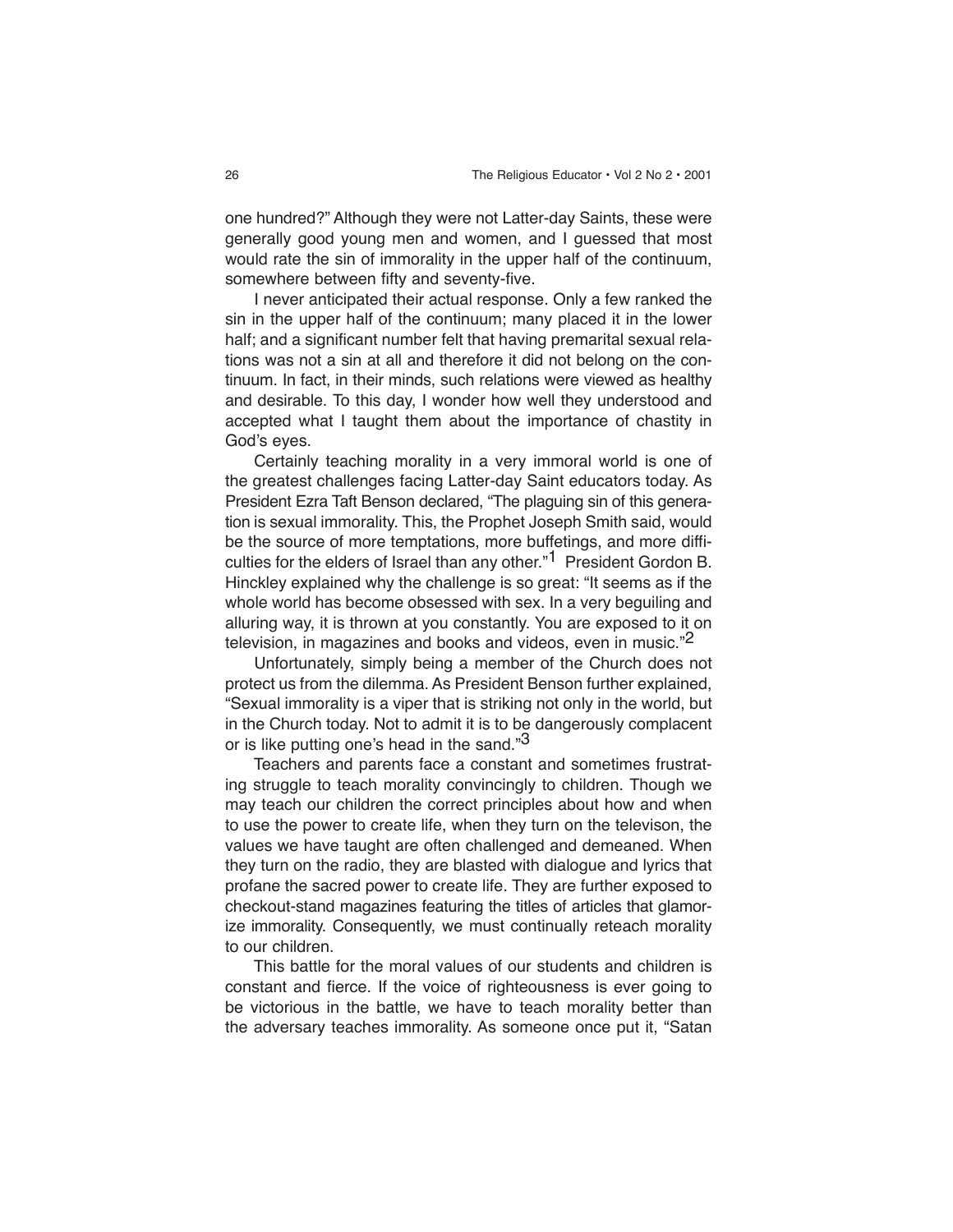**works night and day to destroy us, and we have to 'work like the devil' to stay ahead of him!"**

 **For Latter-day Saint educators engaged in this moral battle, Alma 39 can be an excellent resource to help in effectively combating false principles and corrupt values. In this chapter, Alma counsels his wayward son Corianton, providing a wonderful model of not only what to teach but also how to teach moral cleanliness. Analyzing not only the "what" but also the "how" of Alma's counsel can help us identify important principles and methodology for effective teaching of this difficult subject. I have found this analytical approach to be an engaging way to teach Alma 39 to my students and help them internalize and find application for the chapter's message.**

#### **Tailoring the Teaching of Morality to the Student**

 **Teachers may want to begin a study of the text by suggesting that the class discuss how to teach others about morality by using Alma 39 as a model. Teachers can then invite students to follow as the first two verses are read while considering the question, "What principle of teaching morality is Alma modeling in this passage?"**

 **"And now, my son, I have somewhat more to say unto thee than what I said unto thy brother; for behold, have ye not observed the steadiness of thy brother, his faithfulness, and his diligence in keeping the commandments of God? Behold, has he not set a good example for thee?**

 **"For thou didst not give so much heed unto my words as did thy brother, among the people of the Zoramites" (Alma 39:1–2).**

 **Corianton most likely was very unhappy to be compared to his brothers and to be singled out for special treatment in this way. Children seldom seem to appreciate being asked, "Why can't you be more like your brother?" Children's typical response is to complain, "This is not fair! You're treating me differently than him!" or "Why do you give me this lecture and not him? It's not fair!" All of us have probably recognized that children being disciplined often have a very misguided sense of justice. They mistakenly think that to be fair, we must treat each person exactly the same. What an unjust world it would be if God acted on that principle.**

 **When one of my children complains by saying "It's not fair! Why do you treat my brother one way and me another!" I have on occasion responded, "Well, the reason I treat you differently than your brother is because I love your brother more than you." That always**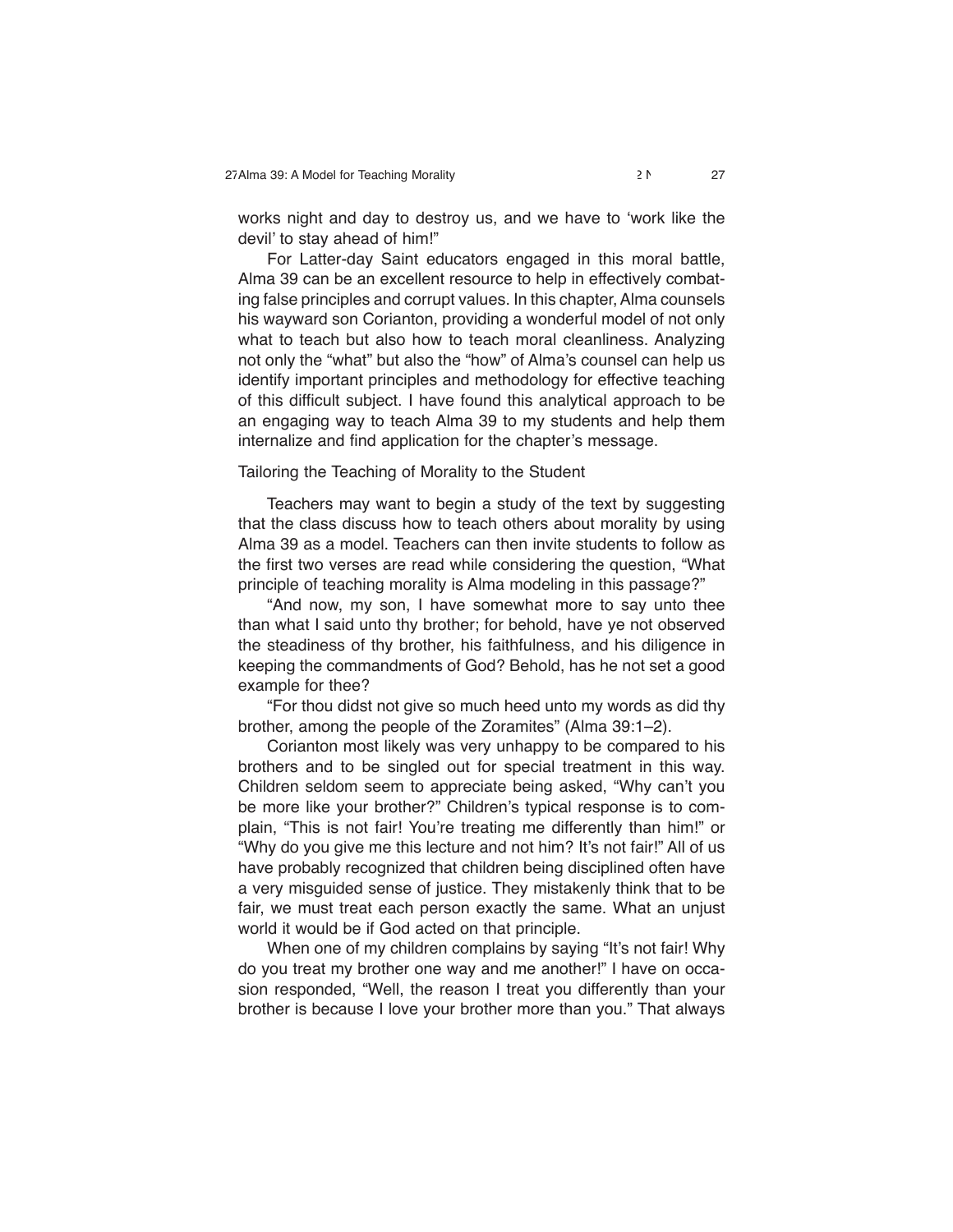**gets them more agitated. They immediately protest, "That's not true. You don't love him more than me!" I quickly agree, "Of course I don't love him more than you. I couldn't love him more than I love you." Then, I like to ask, "If I'm not treating you differently than your brother because I love you less, then why do you suppose I am treating you differently?"**

 **Hopefully, what follows is a thoughtful discussion of how and why parents teach and discipline their children. Such a discussion usually leads to the conclusion that parents treat their children differently because children are different. Moreover, because everyone is not the same, the ultimate injustice would be to treat them as if they were. In the course of such discussions, I try to find opportunity to reassure my children that because I love them, I try to teach and treat them in the way that is best for them. I confess sometimes I make mistakes, not because I don't love my children but because I'm not always as smart as I should be.**

 **I share this example of parenting because it illustrates a principle of teaching morality that Alma models as he counsels his son in Alma 39:1–2. Because his son chose to misuse agency and because Alma loved the young man, the content of Alma's counsel to Corianton was very different than that given to Helaman and Shiblon, Corianton's brothers (Alma 36–38). Alma understood and modeled the principle that we too should tailor the teaching of morality to the student.**

 **As we teach morality today, we should recognize that how we teach should differ according to the student's age, maturity, personality, and prior use of agency. For example, we would likely not be very effective teaching morality to a rebellious seventeen-year-old if we used the same content and context as we would typically use to teach an innocent seven-year-old. Teachers carry a heavy responsibility to seek the guidance of the Spirit and to know and love their students so they can correctly identify what, where, and when it is best to teach them about the proper use of the sacred power to create life. The content and context of Alma's counsel to Corianton seem to be perfectly tailored to meet the young man's needs.**

#### **Teaching the Seriousness of Violating the Law of Chastity**

 **In verses two through four of Alma 39, the prophet clearly identifies Corianton's sins. Then, in the fifth and sixth verses, he models**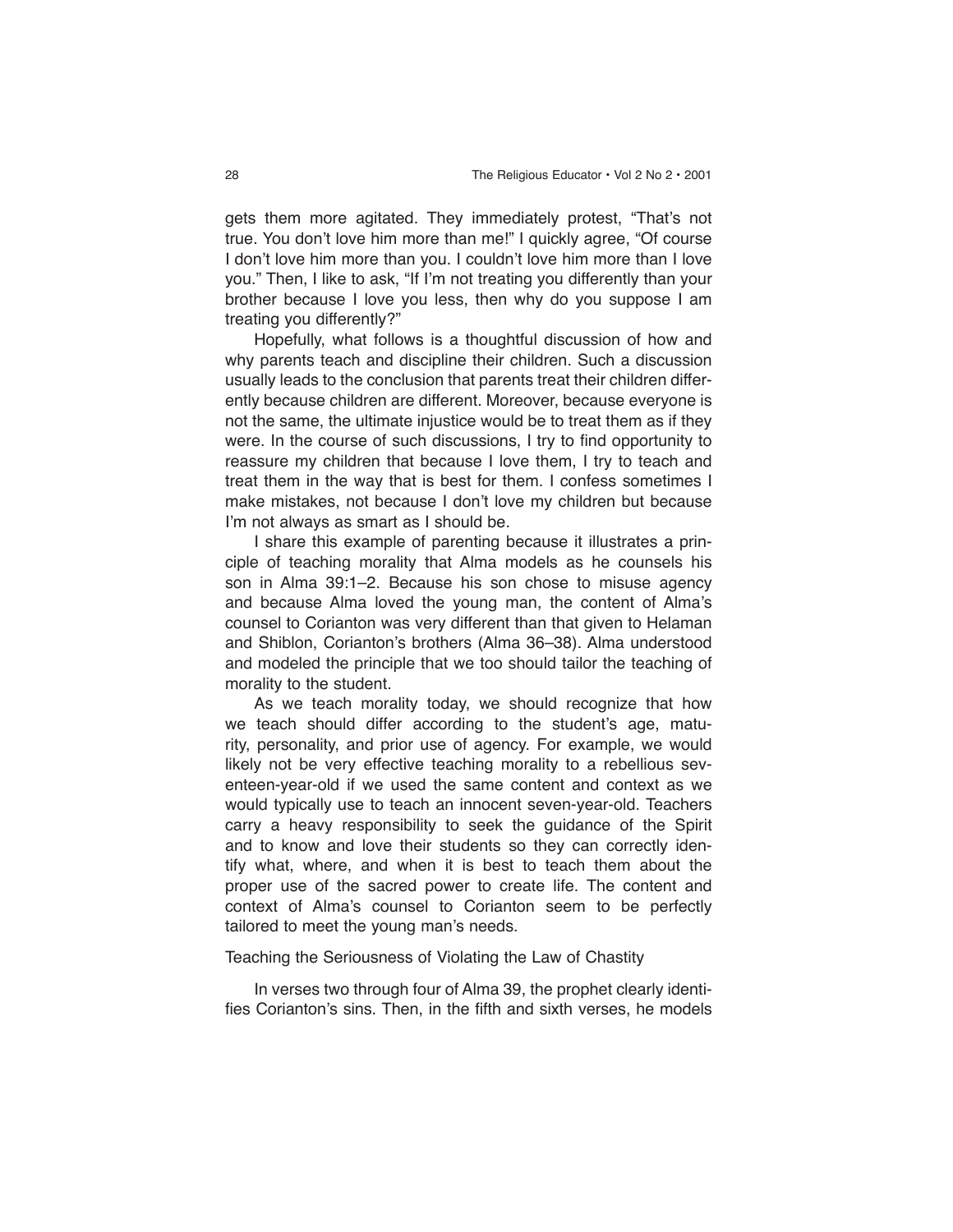**another important principle of teaching mortality. While reading these passages, we should ponder the question, "What principle of teaching morality is Alma modeling?"**

**Now this is what I have against thee; thou didst go on unto boasting in thy strength and thy wisdom.**

 **And this is not all, my son. Thou didst do that which was grievous unto me; for thou didst forsake the ministry, and did go over into the land of Siron, among the borders of the Lamanites, after the harlot Isabel.**

 **Yea, she did steal away the hearts of many; but this was no excuse for thee, my son. Thou shouldst have tended to the ministry wherewith thou wast entrusted.**

 **Know ye not, my son, that these things are an abomination in the sight of the Lord; yea, most abominable above all sins save it be the shedding of innocent blood or denying the Holy Ghost?**

 **For behold, if ye deny the Holy Ghost when it once has had place in you, and ye know that ye deny it, behold, this is a sin which is unpardonable; yea, and whosoever murdereth against the light and knowledge of God, it is not easy for him to obtain forgiveness; yea, I say unto you, my son, that it is not easy for him to obtain a forgiveness. (Alma 39:2–6)**

 **Perhaps Corianton was surprised to learn how "abominable" his sin was in the eyes of God. Certainly many would be astonished at such doctrine in some of today's spiritually sick societies. Alma rendered his wayward son a great service by not discounting the gravity of the transgression. This wise prophet clearly models for us the principle that as we teach morality, we must teach the seriousness of violating the law of chastity.**

 **Some of the adversary's greatest victories in this dispensation have come as a result of his deceiving so many into believing that violating the law of chastity is an inconsequential offense—if an offense at all. What a victory for Lucifer to have convinced so many that one of the most serious sins they are capable of committing is not really a sin at all!4 Satan may well relegate more souls to kingdoms that are less than celestial by trivializing the misuse of the power to create life than by any other temptation in his arsenal.**

 **Latter-day Saint educators bear a heavy responsibility to thwart deception. If we are to be effective in teaching morality, we must teach our students the sanctity of the power to create life and of the**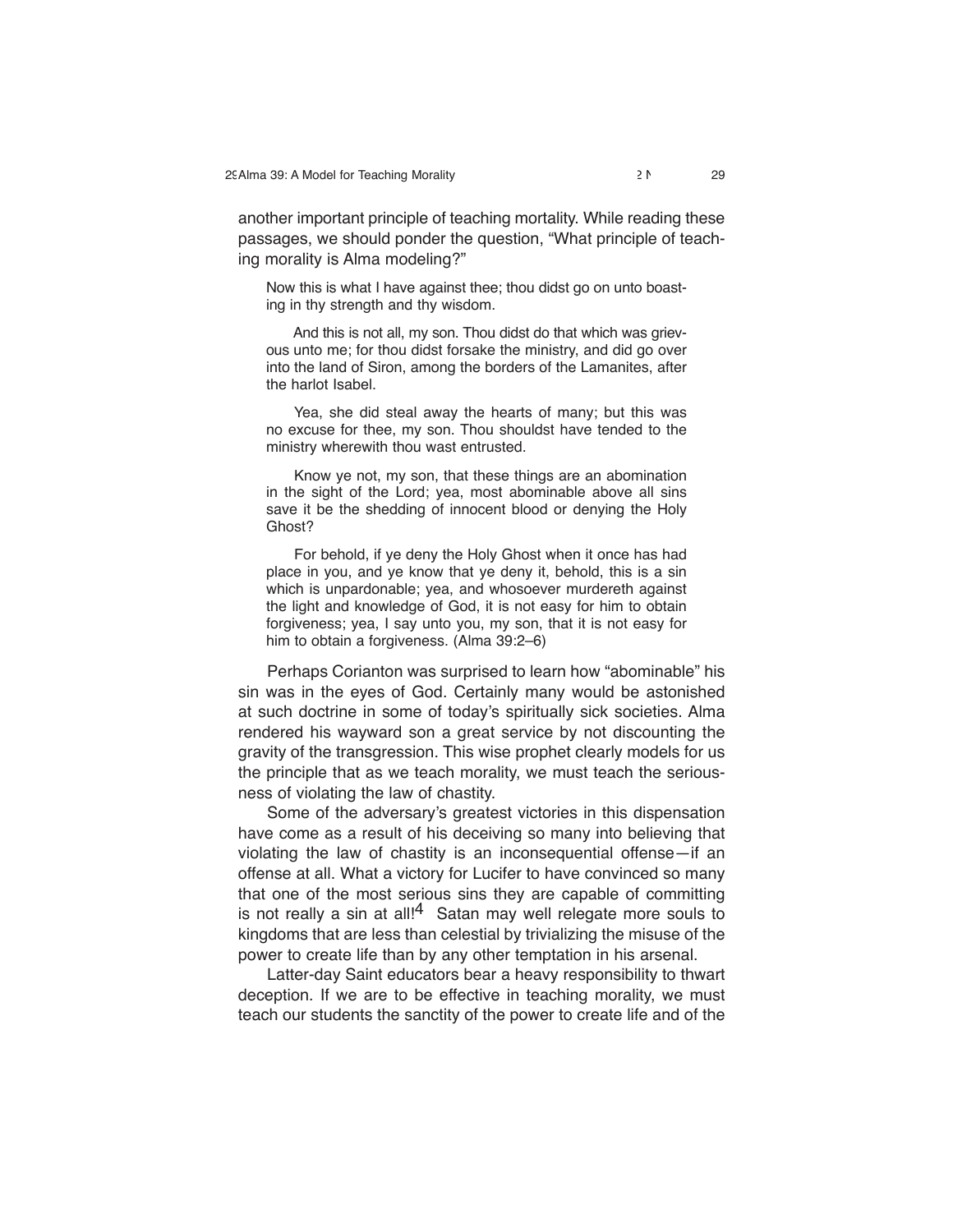**seriousness of its misuse.**

 **In teaching the seriousness of Corianton's sins, Alma also made certain his son understood that a person's actions have a grievous impact on others as well: "Suffer not yourself to be led away by any vain or foolish thing; suffer not the devil to lead away your heart again after those wicked harlots. Behold, O my son, how great iniquity ye brought upon the Zoramites; for when they saw your conduct they would not believe in my words" (Alma 39:11).**

 **Perhaps, like some, Corianton had tried to minimize the damage his sin would cause by accepting the frequently used and extraordinarily pitiful excuse, "It's okay for me to sin if I want. It's my life, and I'm hurting only myself." Latter-day Saints understand that there is no such thing as a sin that injures only the individual. From the story of Corianton, we know that unrighteous acts can undermine missionary efforts. We also know that because the basic unit of exaltation is the family, when individuals use their agency in such a way as to place their exaltation in jeopardy, their spouses and children are affected by those choices. Sin of any kind—especially immorality—has serious consequences not only for ourselves but also for others.**

# **Being Involved, Open, and Aggressive**

 **Alma continued to instruct his son in the seventh verse of the chapter: "And now, my son, I would to God that ye had not been guilty of so great a crime. I would not dwell upon your crimes, to harrow up your soul, if it were not for your good" (Alma 39:7).**

 **This passage suggests that Alma did not enjoy having to deal with such a difficult issue. Indeed, he seems to find the task to be a very uncomfortable if not painful duty. Yet, despite the difficulty and perhaps awkwardness of the situation, Alma was determined to do what was best for his son by teaching him the importance of chastity. Alma was willing to set aside his own and his son's comfort to rescue the young man. The adjectives that we could use to describe how Alma counsels his son in verse seven, and throughout the entire chapter, constitute another principle of teaching morality. As we teach morality, we must be involved, open, and aggressive.**

 **As previously noted, Satan is certainly open and aggressive in attacking proper moral principles. There is nothing subtle or obscure in the way he attacks morality, and we have to "work like the devil" to defeat him. If we are reluctant, timid, or passive in teaching chastity,**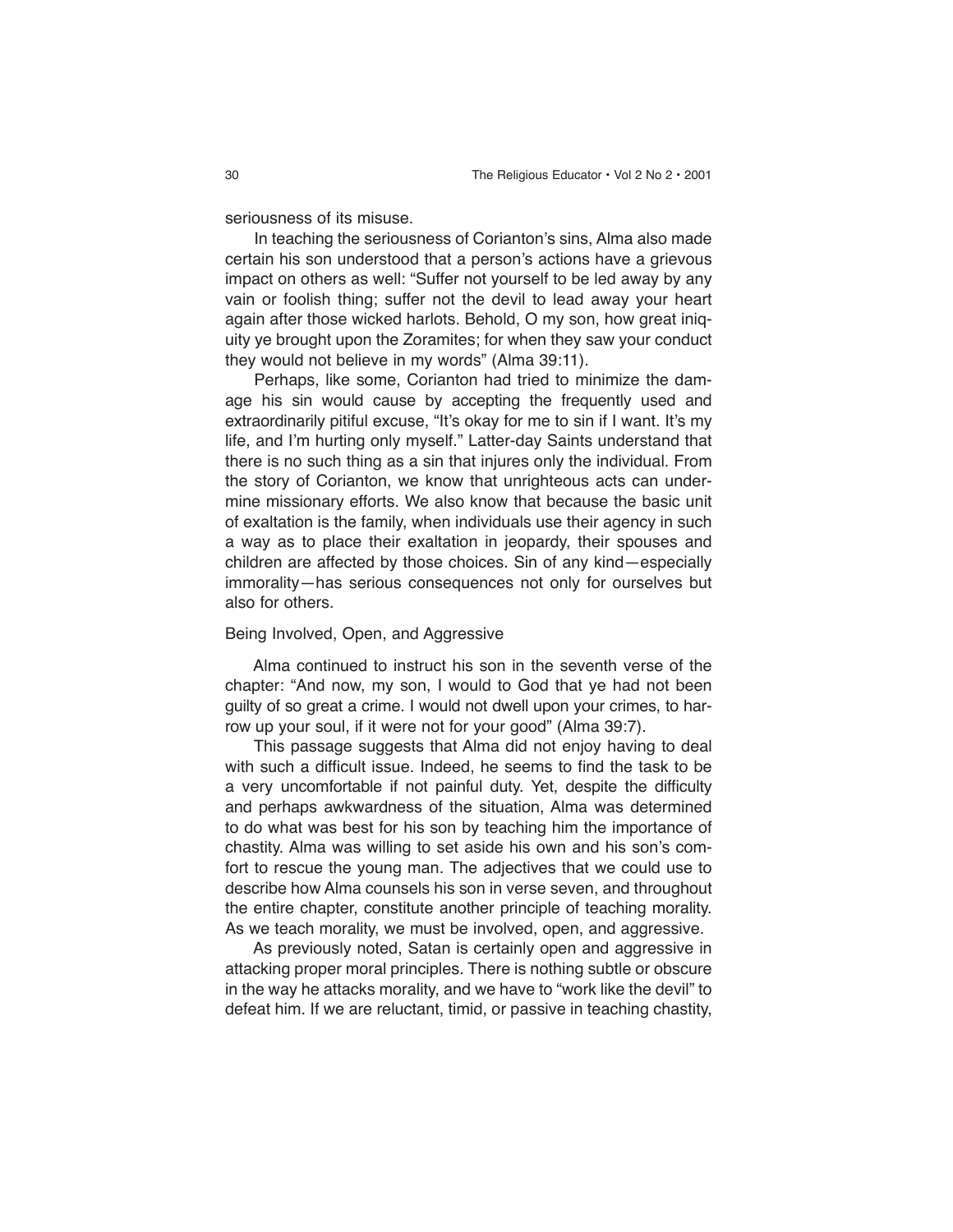**our students will not have an anchor to hold themselves firm in the deluge of immorality with which the adversary floods their mortal environment. Moreover, if we are not matching the aggressive, bold, and constant efforts of those who challenge morality, our reluctance may be interpreted by our students as evidence that chastity is not really very important. We cannot ignore the issue or sugarcoat it so much that those we are teaching do not hear or understand the message—even in instances such as Alma's where it may be a very painful or harrowing experience for the student or the teacher.**

# **Teaching Accountability for Sins**

 **Alma models another principle of teaching morality in verse eight of the text: "But behold, ye cannot hide your crimes from God; and except ye repent they will stand as a testimony against you at the last day" (Alma 39:8).**

 **One of the great lies that Satan whispers to those he tempts is that it is all right to commit a sin if "no one will ever know!" The lie suggests that one can sin in secret and not be held accountable. Alma poignantly declares the fallacy of such reasoning. God always knows. Ponder the question, "What would be better—if only God knew of our sins or if the whole world knew but God did not?" Truthfully, it would be better if the entire world knew of our sins and God did not, for only God can hold us eternally accountable. Our students need to understand this doctrine to find the strength to be morally clean. Accordingly, as we teach morality, we also must teach accountability for sins.**

# **Teaching Repentance—Appropriately**

 **If we are teaching a significant number of youth, we will most likely have students who have already violated the law of chastity. For them, the principle of teaching morality shown by Alma in verse nine is especially important: "Now my son, I would that ye should repent and forsake your sins, and go no more after the lusts of your eyes, but cross yourself in all these things; for except ye do this ye can in nowise inherit the kingdom of God. Oh, remember, and take it upon you, and cross yourself in these things" (Alma 39:9).**

 **Alma understood that the only thing more foolish than committing a sin is refusing to repent. He knew that those who have transgressed need to know the way back—not only to redeem their souls but also to give them a reason to discontinue their sinful acts. As we**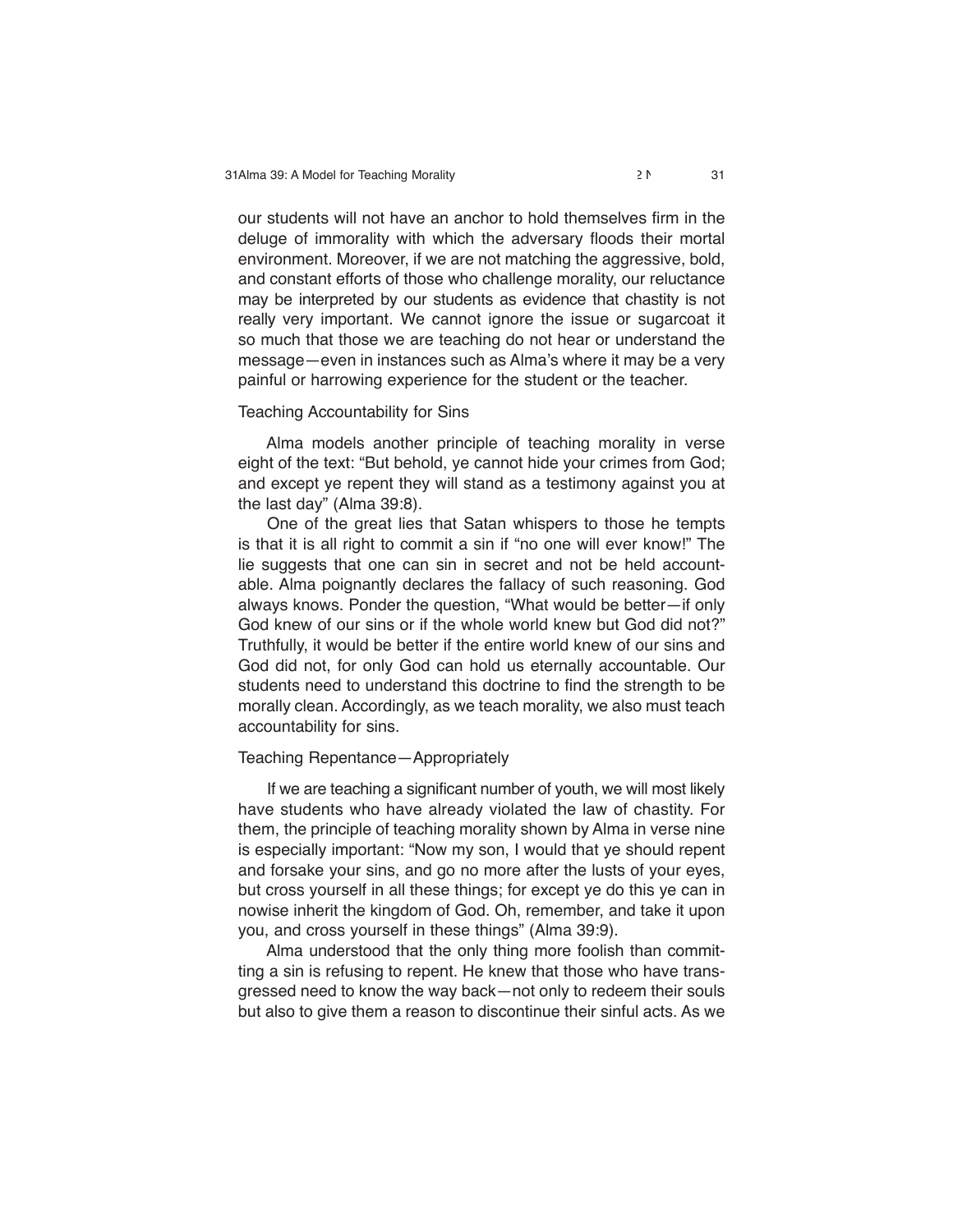**teach morality, we must also teach repentance appropriately.**

 **The adverb attached to this principle, "appropriately," is especially important. As a bishop, I noticed that despite all our efforts to teach how to obtain forgiveness for sins, far too many Latter-day Saints have a mistaken understanding of what constitutes true repentance. Too many naively think that all a person has to do to qualify for forgiveness is simply allow a certain period of time to pass without committing the sin again. Such individuals often plan their "repentance" while they are in the very act of committing the sin. Their misguided reasoning tells them, "If I commit this sin I will have to wait this many months before I can take the sacrament, but if I commit this other sin, I can be worthy in only this many weeks!"**

 **Others, equally as deluded, want to reduce the entire process of repentance to mere confession. Such individuals frequently are deceived by what can be called the "sin-now-pay-later program." In their distorted line of reasoning, they think, "I'll give into these temptations, but it's all right because just before my mission, I'll go confess it all to the bishop, and then I'll go on my mission!" or "I'll live a riotous, sinful life for now, but when I meet 'Mr. Right,' I'll go confess my sins so I can marry him in the temple!"**

 **Such attitudes demonstrate an alarming disrespect for the Savior's atoning sacrifice—not to mention a complete misunderstanding of the vital role godly sorrow plays in the repentance process. Somehow, we need to help students understand that obtaining forgiveness is not a simple and painless experience and that the godly sorrow required for true repentance is not something that can be turned on and off at a whim. Students need to realize that those who sin with impunity, thinking that repentance is an easy balm to be smeared over their spiritual wounds any time they wish, will find it difficult, if not impossible, to muster the godly sorrow sufficient to obtain forgiveness when the day for their planned repentance arrives. As we teach morality, we can help students come to a proper understanding by making certain that we appropriately teach all the steps of repentance. Teachers may want to invite their students to identify the steps of repentance Alma teaches his son in the following verses:**

**Suffer not yourself to be led away by any vain or foolish thing; suffer not the devil to lead away your heart again after those wicked harlots. Behold, O my son, how great iniquity ye brought upon the Zoramites; for when they saw your conduct they would not believe in my words.**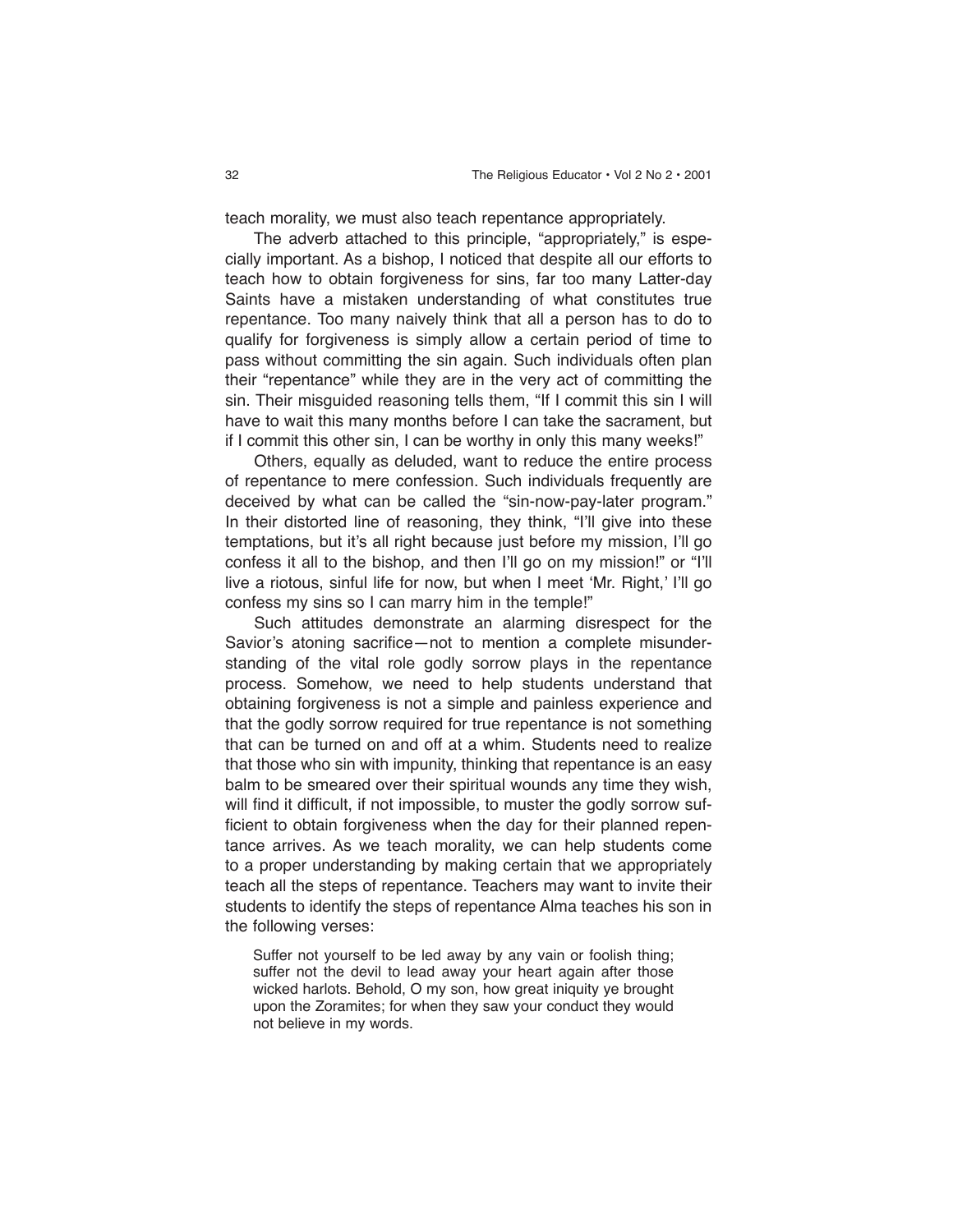**And now the Spirit of the Lord doth say unto me: Command thy children to do good, lest they lead away the hearts of many people to destruction; therefore I command you, my son, in the fear of God, that ye refrain from your iniquities;**

 **That ye turn to the Lord with all your mind, might, and strength; that ye lead away the hearts of no more to do wickedly; but rather return unto them, and acknowledge your faults and that wrong which ye have done. (Alma 39:11–13)**

 **And now, my son, I desire that ye should let these things trouble you no more, and only let your sins trouble you, with that trouble which shall bring you down unto repentance.**

 **O my son, I desire that ye should deny the justice of God no more. Do not endeavor to excuse yourself in the least point because of your sins, by denying the justice of God; but do you let the justice of God, and his mercy, and his long-suffering have full sway in your heart; and let it bring you down to the dust in humility.**

 **And now, O my son, ye are called of God to preach the word unto this people. And now, my son, go thy way, declare the word with truth and soberness, that thou mayest bring souls unto repentance, that the great plan of mercy may have claim upon them. And may God grant unto you even according to my words. Amen. (Alma 42:29–31)**

 **In these verses, Alma clearly teaches his son the steps of repentance, including recognizing sins, feeling godly sorrow and being humbled by sins, forsaking sins, confessing wrongs to those offended, and seeking to make restitution by proclaiming the gospel.**

#### **Teaching Students to Be Source Critical**

 **Another important principle of teaching morality can be seen in Alma's counsel recorded in verse ten: "And I command you to take it upon you to counsel with your elder brothers in your undertakings; for behold, thou art in thy youth, and ye stand in need to be nourished by your brothers. And give heed to their counsel" (Alma 39: 10).**

 **As teachers, we may want to ask our students to consider why Alma told Corianton to look to Corianton's brothers for advice. Why didn't Alma say, "I command you to counsel with all your drugaddicted, immoral friends for advice on moral cleanliness" or "Look to your favorite R-rated movie star for advice on moral cleanliness?" Our students will certainly recognize that such individuals generally**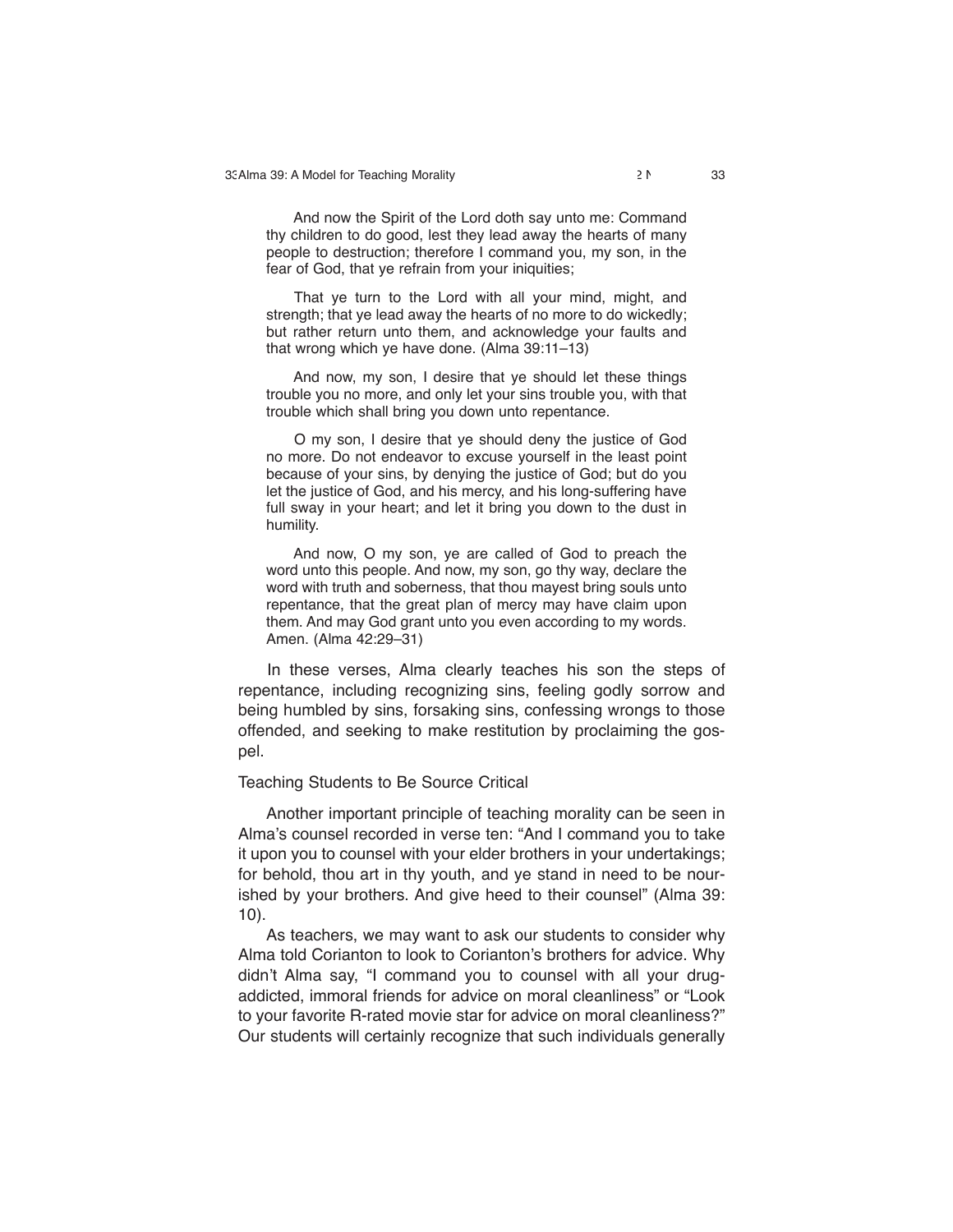**cannot be considered reliable sources for information about how God would have us live chaste lives. Yet far too many are quick to learn and accept moral values from such spiritually challenged sources. If we are to help our students learn and accept correct moral values, we must teach students to be source critical.**

 **One way to accomplish the task of being source critical is to ask students to make a list of criteria that a good, reliable advisor on morality should meet. Hopefully, their list will include some of the following:**

 **1. A good and reliable advisor on morality should be smart enough to give counsel. For example, one certainly would not go to a kindergarten-aged brother or sister to get help with a calculus assignment! While such little ones may want to help, they simply do not know enough about the subject to be of assistance. They may sincerely give the best answers they can contrive and may even believe their answers are correct, but they will be wrong. In the same spirit, it would certainly be folly to look to morally uneducated individuals for advice about chastity. We simply cannot trust moral advice given by a spiritually untrained peer, an amoral media star, or a passion-driven friend. Such individuals may sincerely want to advise us, but they simply are not morally smart enough to give reliable counsel.**

 **2. A good and reliable advisor on morality must share our goals and values. If the individuals to whom we look for counsel do not have our values and goals, such as keeping baptismal covenants, being a faithful priesthood holder, serving an honorable mission, and having an eternal family, then they may not be able to give counsel that will help us reach our goals and maintain our values. Individuals who do not share our goals and values may be—and likely are—wonderful people, but their values and understanding of the purpose of life may well lead them to make life choices that disregard the importance of chastity. Consequently, they cannot be considered reliable sources for moral counsel for an individual whose goal is to gain exaltation.**

 **3. A good and reliable advisor on morality must have our best interest and welfare in mind while giving counsel. Reliable counselors must love us—love us enough that they would never place their personal desires above our welfare. They must be willing to give the counsel they sincerely feel is best for us, even if it may be painful or require sacrifice. If the counselors are selfish, uncaring, or eager to please their own carnal desires first, they cannot be counted on to**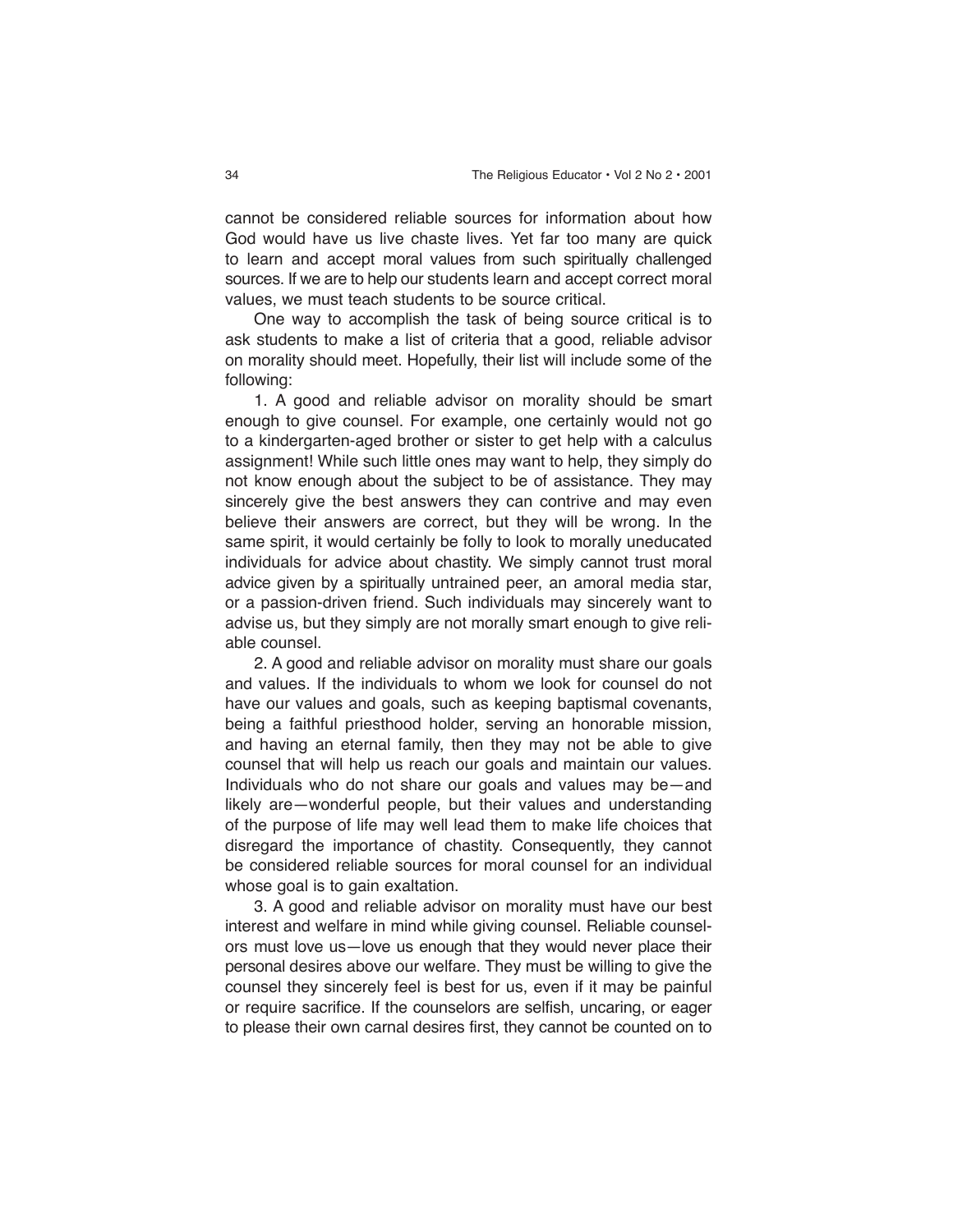**advise us properly, especially on moral issues.**

 **After such a list of criteria for reliable moral advisors has been compiled, it might be helpful for students to identify the individuals in their lives who meet those criteria. Students will likely identify their parents, Church leaders and advisors, and perhaps some teachers. If they are fortunate, they will also have friends who meet the criteria of having appropriate intelligence, sharing the same values, and reflecting enough love to give unselfish and correct moral advice. If our students are truly fortunate, not only will they have friends who meet the criteria but also they will be that kind of friend themselves.**

# **Teaching Morality in the Context of the Plan of Redemption**

 **Perhaps the most important principle of teaching morality is demonstrated by Alma in verse fifteen and throughout the rest of chapter thirty-nine and through to the end of chapter forty-two. In verse fifteen, Alma instructs: "And now, my son, I would say somewhat unto you concerning the coming of Christ. Behold, I say unto you, that it is he that surely shall come to take away the sins of the world; yea, he cometh to declare glad tidings of salvation unto his people" (Alma 39:15).**

 **As Alma bears witness of salvation through Christ in this verse and then teaches about the Atonement, Resurrection, Judgment, and the ultimate redemption of humankind in subsequent verses and chapters, he helps his son see how and why moral cleanliness fits in God's eternal plan. Likewise, we too must teach morality in the context of the plan of redemption.**

 **We will struggle to convince our students to live chaste lives if we teach morality as merely part of a good code of ethics. To maintain the faith and motivation necessary to stay morally clean in an environment that constantly challenges morality, our students need to understand that the law of chastity is a vital part of God's great and eternal plan to bring to pass our immortality and eternal life. With that understanding, they will better find the strength and faith to live chaste and virtuous lives, even in the face of great temptation.**

#### **Conclusion**

 **Alma's approach to teaching morality to his son was effective. Corianton repented and became an effective missionary. Later, we read that the sons of Alma, including Corianton, "did go forth among**